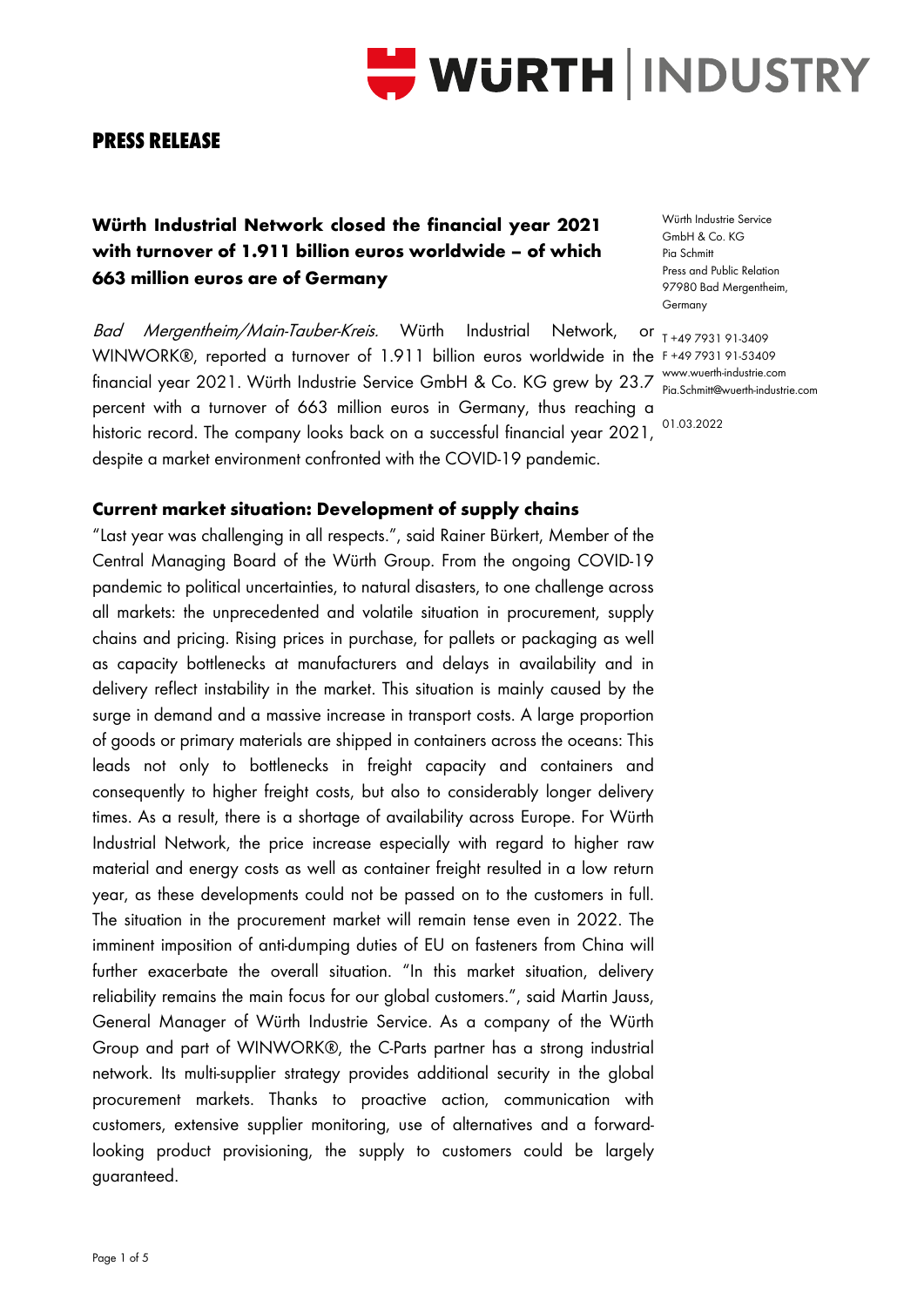

#### **Intelligent and innovative C-Parts solutions**

2021 has also pointed out the importance of a stable C-Parts management. With automated, digital and contactless technologies, processes can be adapted quickly and timely to unexpected decline or peaks in demand and allow changing circumstances to be handled flexibly. This applies to all areas of application of the customers, both in direct production supply and in MRO products such as occupational safety, chemicals or tools. "Our multi-channel strategy continues to play a decisive role. Our customers can interact with us through different channels: personal, steady, contactless, digital and electronic. Thus, we offer our customers tailor-made procurement and logistics concepts that they need for optimal C-Parts management in their market and industry.", said Mr. Jauss. The company therefore focuses on technologies and systems that promise the highest level of innovation. In addition to the innovative scale system iSCALE, a sensor-controlled scale that is directly connected to the Kanban bin and notifies the requirements of production materials and other small parts based on weight, the company presents the Smart Workplace. In the assembly workstation of the future, people will work together with automatically triggering ordering systems. In addition to iSCALE, iPLACER® as an order and inventory management system or the pilot project on iDISPLAY as a digital rack label enable all the processes to be intelligently connected in the workplace of the future. The company relies on the consistent development of RFID technology, which has proven in practice for more than 10 years – a milestone in 2021. For this particular innovation and exceptional innovation success, the C-Parts partner was awarded with the TOP 100 seal.

#### **WINWORK® – a strong global unit for the industry!**

In more than 60 companies in more than 40 countries, WINWORK® brings together the national companies specialising in industrial requirements within the Würth Group and ensures seamless integration and implementation of intelligent C-Parts solutions at a consistently high level in terms of products, systems, quality, service and knowledge. Since 13th September 2021, Würth Industrie Service and the WINWORK® companies have been operating under a uniform logo. The new WÜRTH INDUSTRY logo aims to strengthen the comprehensive competence in the field of automated C-Parts supply for manufacturing companies on an international level.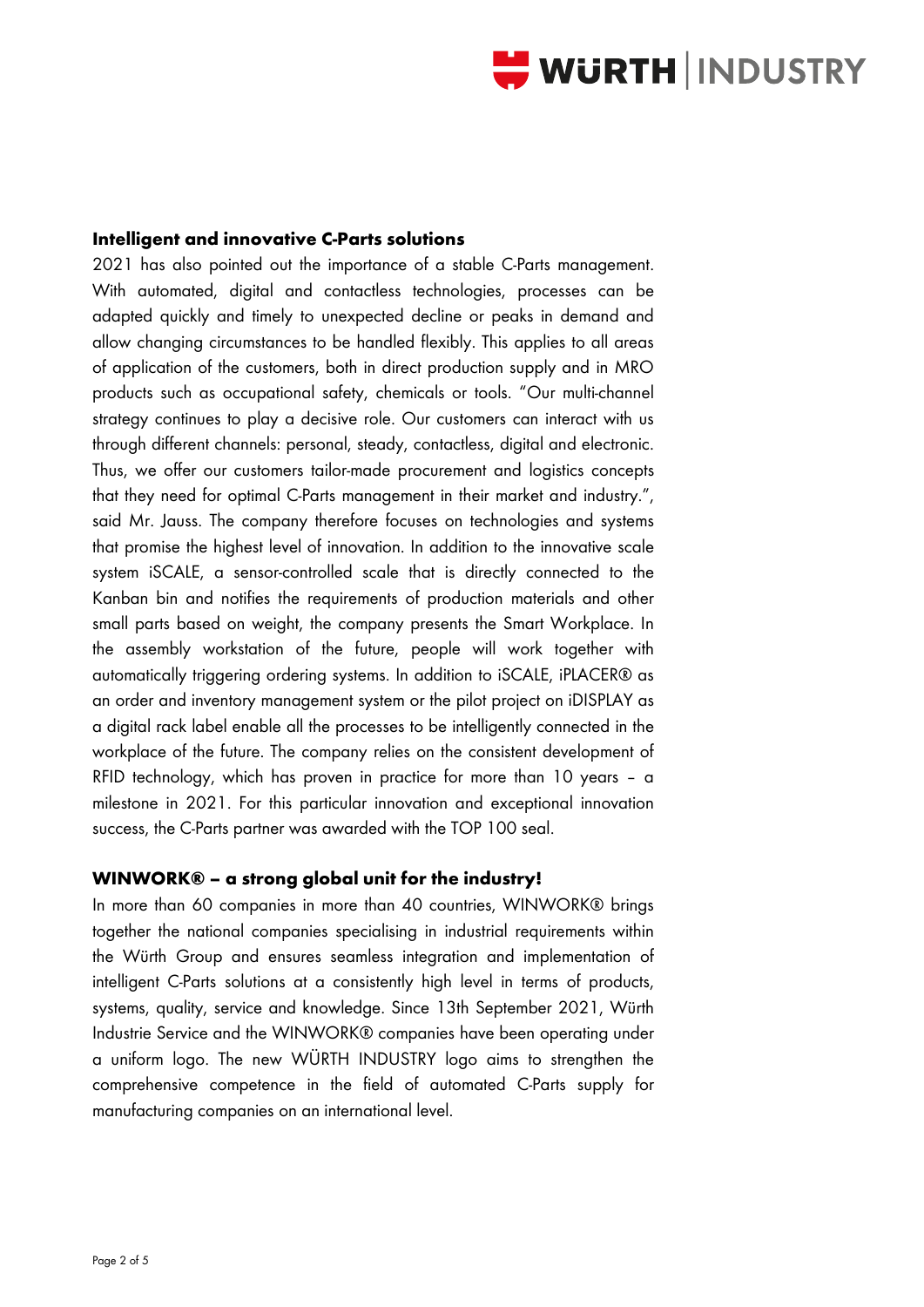

#### **Investment in Bad Mergentheim for Europe**

The state-of-the-art logistics centre for industrial supply in Europe at the Bad Mergentheim location is the base for supplying all European customers. For maximum security of supply and highest quality with regard to product, service and system, the company has invested more than 392 million euros since its development years. In addition to extending the storage capacity, it has introduced innovative technologies to its existing systems. To automate the processes, Würth Industrie Service now deploys 9 robots in logistics to support picking and palletising. Furthermore, in 2021, a manufacturing unit was put into operation for the first time in the history of Würth Industrie Service. With the new Systemwerk in Boxberg, all the expertise and production activities related to ORSY®mat vending machines for automatically supplying auxiliary and operating materials are bundled for all the companies of the Würth Group. With these measures, the company has taken significant steps for ensuring seamless supply to the customers in the future, and thus unlocked potential in the fields of automation, digitalisation as well as Industry 4.0.

### **Employees**

WINWORK® employs more than 6,000 employees worldwide in more than 60 companies in more than 40 countries. In Germany, the number of employees exceeds 1,700. In the face of demographic change and shortage of qualified professionals, Würth Industrie Service is relying on in-house training. The company achieved a milestone when it hired the 900th apprenticeship in 2021. In 21 job profiles, 200 employees are attending an apprenticeship or a dual study at the Baden-Württemberg Cooperative State University.

#### **One step further: digital and virtual**

The fact that Würth Industrie Service is driving digital transformation is proved not only by the technologies in automated C-Parts management but also by the opportunity to interactively experience the range of services of the company. An example here is the fourth Expert Forum on C-Parts Management, which was conducted in a hybrid format for the first time in 2021. In the face of the Covid-19 pandemic, the company is urging to implement traditional formats of personal contact, digital event formats and webinars. With "Upwards", the growth podcast of Würth Industrie Service, the company provides a completely new look behind the scenes for interested customers, business partners, and also for universities and the region.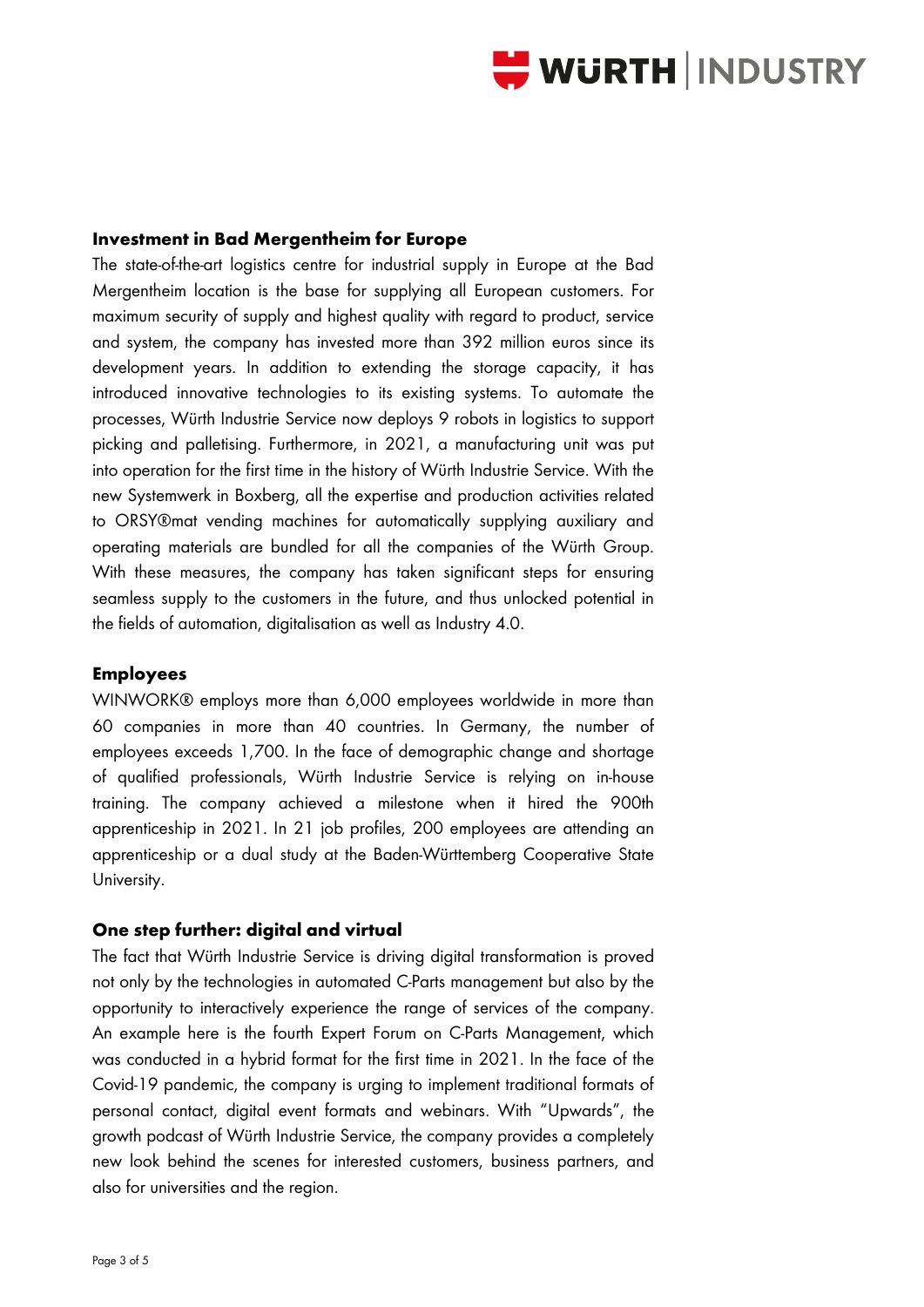

## **Outlook 2022**

Currently, the attention of the world is on the uncertainties caused by the geopolitical situation in Russia and Ukraine. The situation in the procurement market will also remain tense. Despite these uncertainties, the beginning of the first quarter of 2022 is characterised by a stable demand in the market environment, which gives the company the reason to be optimistic about the coming months. With a solid financial base and a strong industrial network, the company is well positioned to be reliably and securely available to its customers with its innovative system solutions and products.

#### **Photo material:**



Photo 1: Aerial view of Würth Industrial Park.jpg Caption 1: Würth Industrial Park in Bad Mergentheim Photo source 1: Archives of Würth Industrie Service GmbH & Co. KG



Photo 2: Workplace of the future.jpg

Caption 2: Intelligent supply – Connecting man and machine: In the workplace of the future, people will work together with automatically triggering ordering systems and autonomous vehicles. Photo source 2: Archives of Würth Industrie Service GmbH & Co. KG